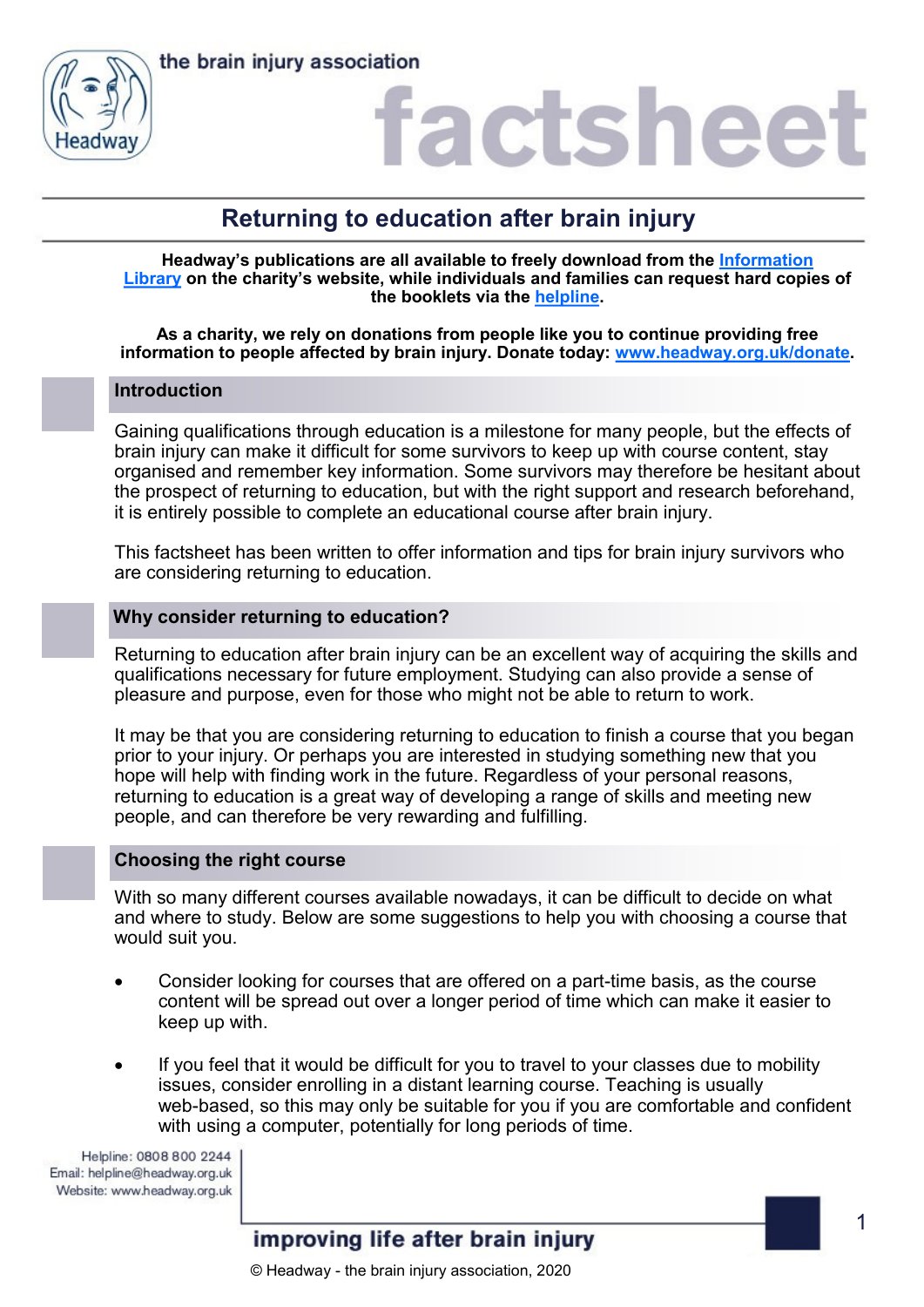

the brain injury association

# factsheet

- Attend open days at your chosen college or university. Open days are a good opportunity to ask questions and experience the atmosphere and surroundings of the environment first-hand. It can also be useful to visit if you have accessible needs so that you can make sure there are suitable facilities.
- Remember that completing a course can take several months or years and will likely be a long-term and ongoing commitment. Moreover, many courses charge considerable fees so you should do plenty of research before enrolling about the course itself and the support that will be available to you through the college or university.
- Consider searching for taster courses offered by some colleagues and universities. These allow prospective students to try out the course and experience student life before actually applying. The UCAS website has a taster course search function that you could use to find taster courses in your area: [www.ucas.com/events/exploring](http://www.ucas.com/events/exploring-university/learn-about-uni-taster-course)[university/learn](http://www.ucas.com/events/exploring-university/learn-about-uni-taster-course)-about-uni-taster-course.
- Check what disability support services the college or university offers. Most places will have this information on their website, however it can also be useful to contact the place directly and have a discussion with them about the effects of brain injury, especially any 'hidden' effects, and how you might be supported accordingly.

### **Tips for coping with the effects of brain injury while studying**

The effects of brain injury are varied, and many of them can affect performance when studying. However, with the right support and the use of coping strategies, it can be possible to complete a course successfully. Here we offer some tips of how to cope with the effects of brain injury while studying.

- Talk to your tutor about your brain injury. How much you choose to tell them is up to you, but it can be helpful to at least tell them that you have a brain injury early on so that they are aware of any support you may require throughout the duration of your course, for instance if you need extra time for assignments or exams.
- If you experience fatigue or have difficulties with concentrating, study for short periods at a time, for instance only half an hour at a time, and rest or have a nap as soon as you feel that you are starting to get tired. While it can be tempting to carry on when you are in the middle of studying, it is very important to take regular breaks away from your workspace.
- Try different methods of study. You may find that it is easier to study from printed material and textbooks and to make notes by hand, rather than using a computer for long periods of time.

Helpline: 0808 800 2244 Email: helpline@headway.org.uk Website: www.headway.org.uk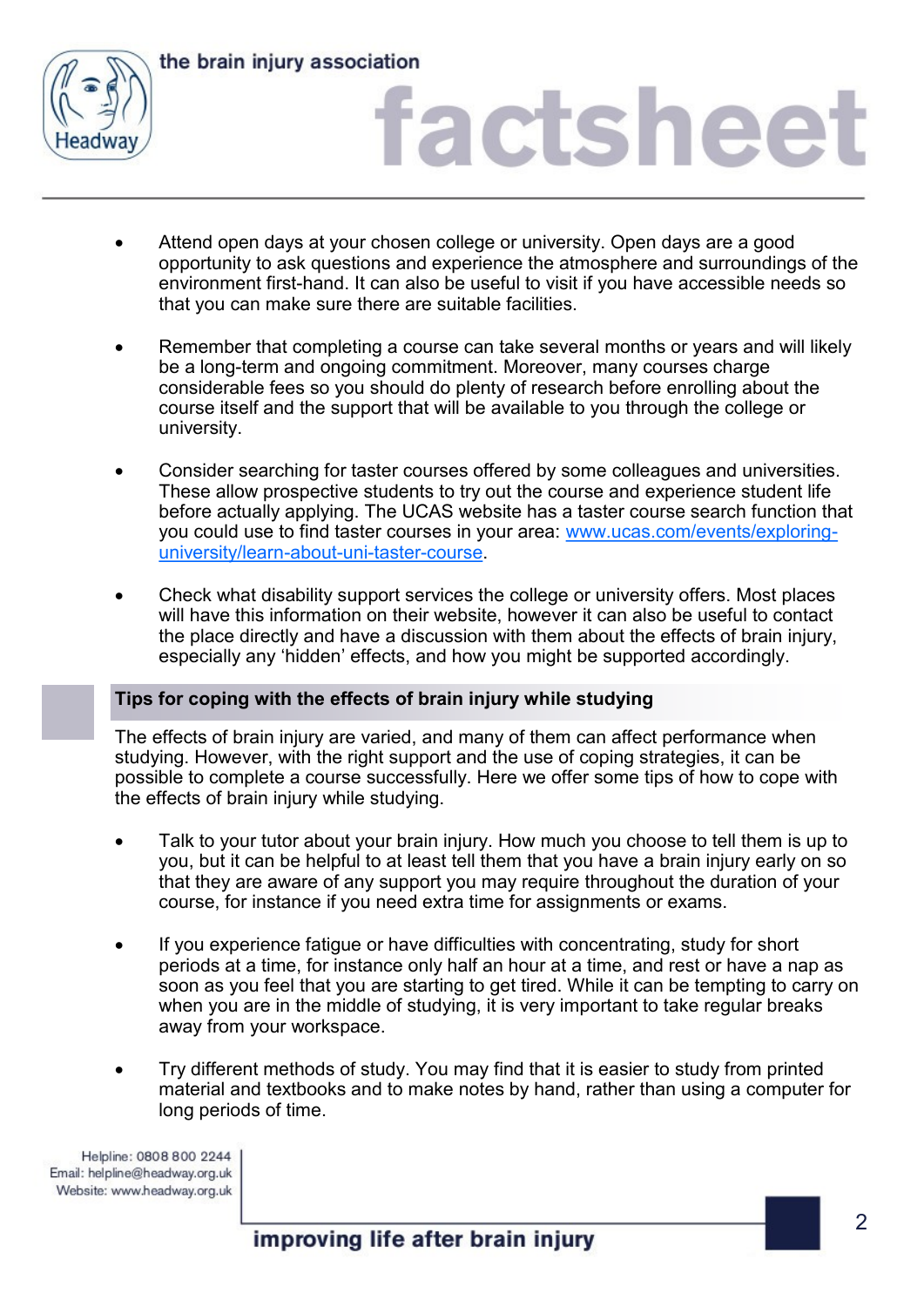

the brain injury association

### factsheet

- If you have problems with organisation, attention and concentration or memory, use tools that help with staying organised such as diaries, calendars and checklists and stationary such as highlighters, bookmarks and sticky notes.
- Ask tutors if you can use a Dictaphone to record classes if you struggle to process information or have memory problems.
- If your course requires significant computer use and you feel that you may struggle with this, consider researching adaptive technology that can make working on a computer easier for you.
- Be aware that stress can worsen fatigue, which in turn can exacerbate other effects of brain injury. Unfortunately stress is, for many, a normal part of education. If you are starting to feel stressed, speak to your tutor or GP about this, or find ways to manage your stress such as through mindfulness. There are often psychological services available at colleges and universities that can help students to cope with the pressures of education, so you might wish to make contact with one of these as well.
- Consider telling new friends that you make or fellow students about your brain injury so that they have a better understanding of any support you may need. Headway's factsheet *[Brain injury: a guide for friends](https://www.headway.org.uk/media/4990/brain-injury-a-guide-for-friends-factsheet.pdf)* can be a useful resource to help friends with understanding brain injury and learning out how they can best support you.
- If you have memory problems, ask fellow students or your tutor to send you reminders about deadlines that you need to meet, or mark these clearly on a calendar.
- Find out whether there is a disability advisor at the college or university, as you can get support with a range of issues from them.
- Headway'[s Brain Injury Identity Card](https://www.headway.org.uk/supporting-you/brain-injury-identity-card/) might be useful in a number of different settings while you are studying and also in everyday social scenarios.

### **Financial support**

Following your brain injury, you may be entitled to welfare benefits. For guidance on your eligibility to benefits, speak to your nearest Jobcentre or Citizens Advice, or use an online benefits calculator. General information about welfare benefits after brain injury is available on the Headway website at [www.headway.org.uk/about](https://www.headway.org.uk/about-brain-injury/individuals/practical-issues/welfare-benefits/)-brain-injury/individuals/practical[issues/welfare](https://www.headway.org.uk/about-brain-injury/individuals/practical-issues/welfare-benefits/)-benefits/.

Many students receive student finance loans to pay for their course fees or living costs while studying. Information about the rates of this and how to apply is available on the

Helpline: 0808 800 2244 Email: helpline@headway.org.uk Website: www.headway.org.uk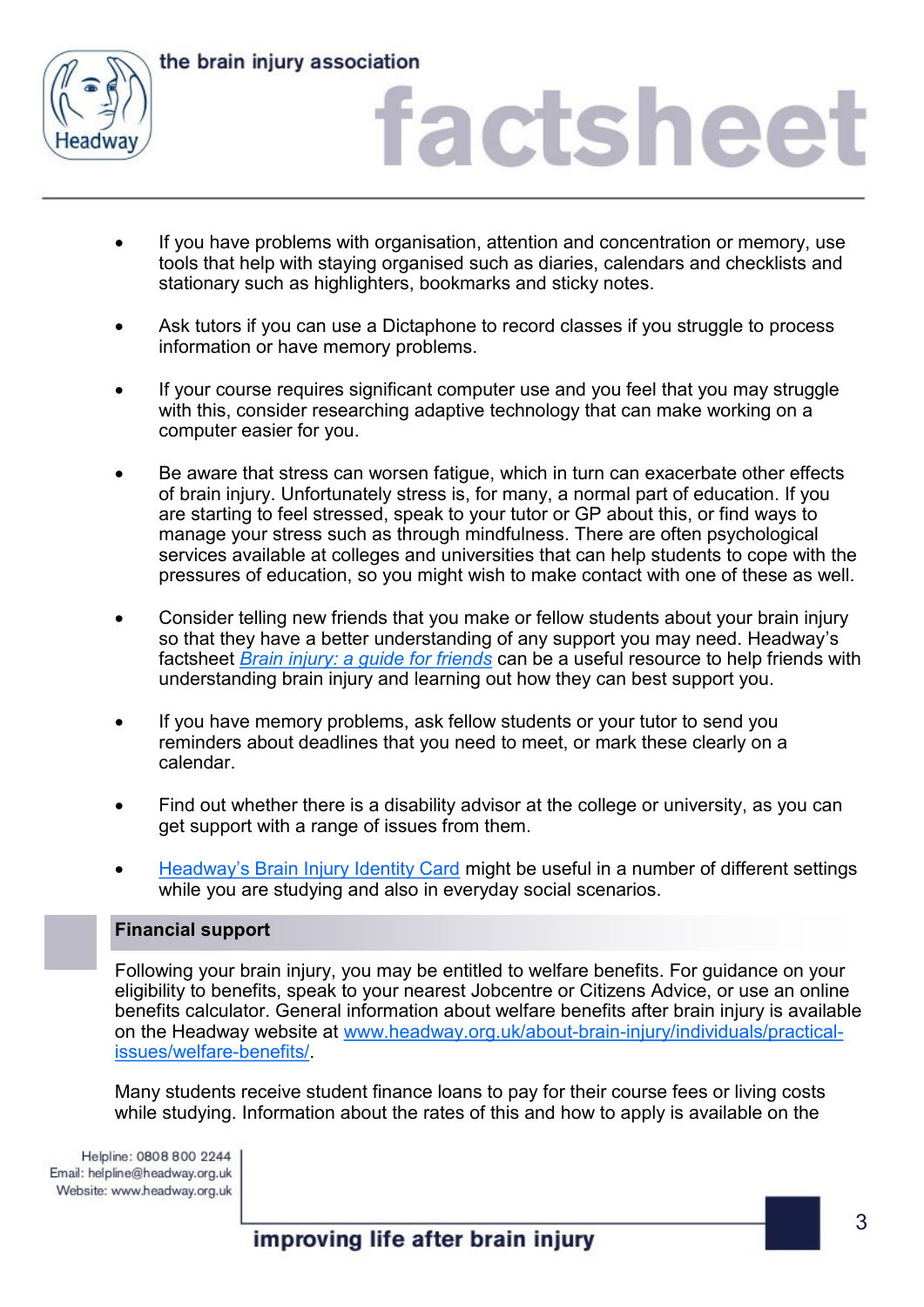



# factsheet

government website at [www.gov.uk/student](https://www.gov.uk/student-finance)-finance.

There are also some grants that can help towards the cost of education, depending on circumstances. The organisation Turn2Us has a grant search function that can help you to find a grant that you might be eligible for. You can access this at [www.turn2us.org.uk.](http://www.turn2us.org.uk)

Students with a disability may be able to receive Disabled Students' Allowance, which can be received in addition to student finance loans or grants, and can be used to pay for things such as specialist equipment, helpers or other disability-related costs of studying. For further information, you will need to contact the service responsible for providing student finance help if your area. In England, this is Student Finance England; in Wales it is Student Finance Wales, in Scotland it is the Student Awards Agency for Scotland and in Northern Ireland it is your regional Education Authority.

There are a number of university student discount schemes that are set up to offer students various discounts on things such as eating out, shopping and social activities. In some cases you may simply be able to use your student ID card to get discounts. For some schemes you may need to pay between £10 to £30 to order a discount card.

### **Conclusion**

Returning to education can be a rewarding alternative to returning to work or can enhance your skills set if you are considering returning to work in the future. There is support available to help people with a disability with enrolling in and undertaking education from a range of sources, and a number of different coping strategies that brain injury survivors can use to help them while studying.

We hope that the information is this factsheet has been helpful to you if you are considering returning to education.

To talk through any of the information in this factsheet, you can contact the Headway helpline on 0808 800 2244 or [helpline@headway.org.uk.](mailto:helpline@headway.org.uk)

For further information on brain injury, visit the Headway website at [www.headway.org.uk.](http://www.headway.org.uk)

### **Case study - Lucie Bell**

Lucie Bell had big plans to graduate from her university course and land her dream job in marketing, but following a subarachnoid haemorrhage in 2006, everything was put on hold – including her education.

She said: "*I probably put too much pressure on myself to achieve my goals, wanting to prove I was the same person as before when very clearly I wasn't*."

After returning home from hospital, it became clear to Lucie that she wouldn't be able to<br>Helpline: 0808 800 2244 |

Email: helpline@headway.org.uk Website: www.headway.org.uk